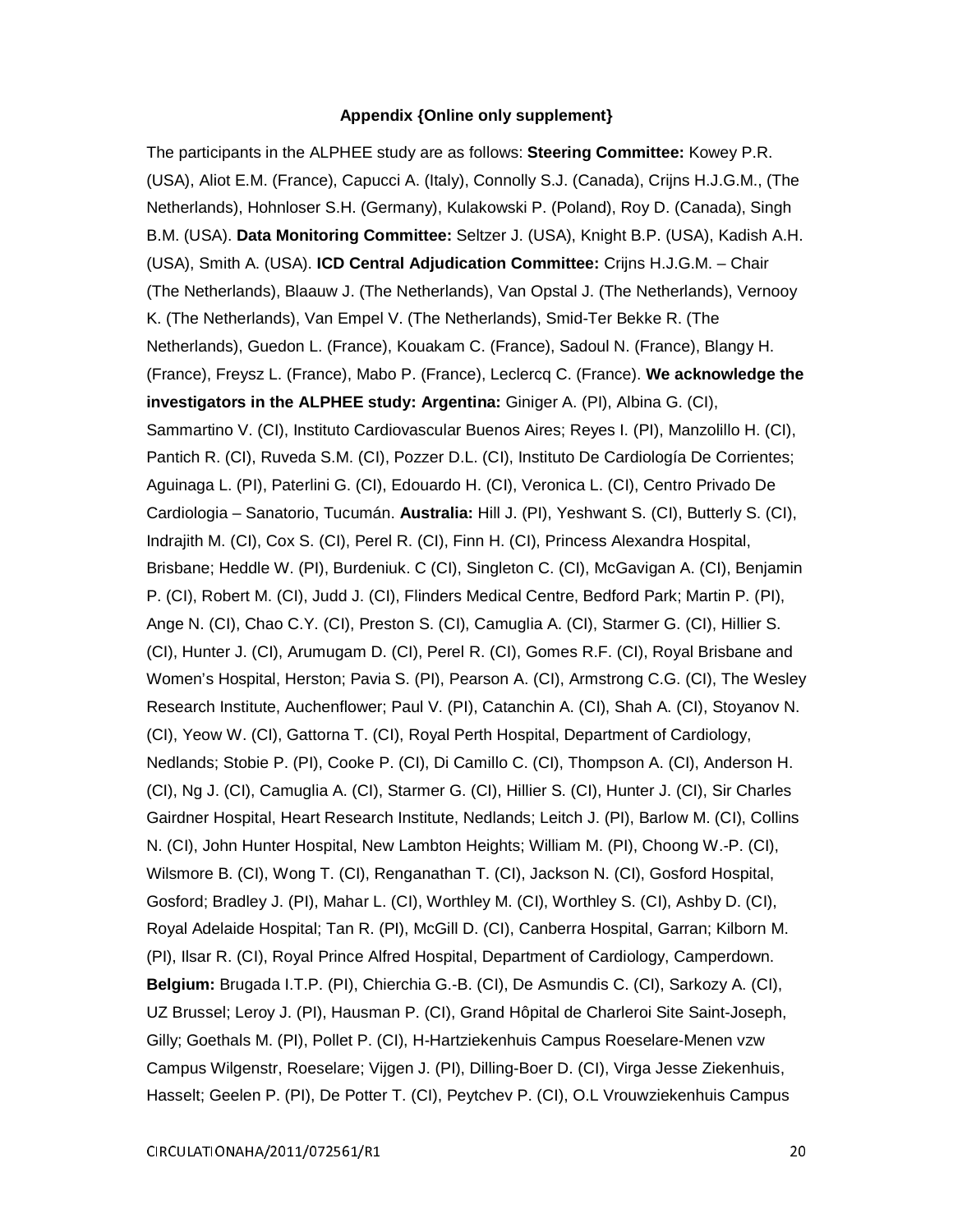Aalst; Tavernier R. (PI), Duytschaever M. (CI), Vandekerckhove C. (CI), AZ Sint-Jan, Brugge. **Canada:** Coutu B. (PI), Costi P. (CI), Greiss I. (CI), Raymond J.-M. (CI), Mansour F. (CI), Santagata P. (CI), CHUM Hotel Dieu, Montreal; Dorian P. (PI), Ahmad K. (CI), Al-Hesaniah S. (CI), Korley V. (CI), Mangat I. (CI), Pinter A. (CI), Van Herendael H. (CI), Van Der Akker-Bermane L. (CI), St. Michael's Hospital, Toronto; Klein G. (PI), Leong-Sit P. (CI), Skanes A. (CI), Krahn A. (CI), Gula L. (CI), Yee R. (CI), London Health Science Centre, London; Champagne J. (PI), O'Hara G. (CI), Blier L. (CI), Nault I. (CI), Molin F. (CI), Philippon F. (CI), Sarrazin J.-F. (CI), Marcel G. (CI), Institut universitaire de cardiologie et de pneumologie, Sainte-Foy; Kerr C. (PI), Chakrabarti S. (CI), Tung S. (CI), Yeung-Lai-Wah J. (CI), Bennet M. (CI) St Pauls Hospital, Vancouver; Sterns L. (PI), Agarwal S. (CI), Ayou R. (CI), Cromie N. (CI), Jones M. (CI), Leather R. (CI), Novak P. (CI), Sultan O. (CI), Tang A. (CI), Victoria Cardiac Arrhythmia Trials Inc.; Talajic M. (PI), Dubuc M. (CI), Gagné P. (CI), Macle L. (CI), Denis R. (CI), Bernard T. (CI), Paul K. (CI), Peter G. (CI), Léna R. (CI), Montreal Heart Institute; Mitchell L. (PI), Duff H. (CI), Exner D. (CI), Gillis A. (CI), Kavanagh K. (CI), Quinn R. (CI), Sheldon R. (CI), Sumner G. (CI), Veenhuyzen G. (CI), Foothills Hospital, Calgary; Divakaramenon S. (PI), Connolly S. (CI), Healey J. (CI), Mirillo C. (CI), Nair G. (CI), Hamilton Health Sciences. **Chile:** Asenjo R. (PI), Cereceda M. (CI), Herrera E. (CI), Morris R. (CI), Hospital Clinico Universidad De Chile, Santiago. **Czech Republic:** Kucera P. (PI), Belza T. (CI), Polasek R. (CI), Krajska nemocnice Liberec; Tousek F. (PI), Karpianus D. (CI), Osmera O. (CI), Rehouskova K. (CI), Nemocnice Ceske Budejovice As; Heinc P. (CI), Doupal V. (CI), Fedorco M. (CI), Fakultni nemocnice Olomouc; Novak M. (PI), Dvorak I. (CI), Lipoldova J. (CI), Vykypel T. (CI), Fakultni Nemocnice U Sv. Anny V Brne, Brno; Parizek P. (PI), Haman L. (CI), Tauchman M. (CI), Fakultni Nemocnice Hradec Kralove; Sediva L. (PI), Janotka M. (CI), Petru J. (CI), Nemocnice Na Homolce, Praha. **Denmark:** Brandes A. (PI), Odense Universitetshospital; Nielsen J. (PI), Kirkfeldt R. (CI), Aarhus Universitetshospital Skejby; Johannessen A. (PI), Thomsen P.E.B. (CI), Gentofte Hospital, Hellerup; Svendsen J. (PI), Køber L. (Assoc PI), Ersbøll M. (CI), Hassager C. (CI), Larsen L. (CI), Rigshospitalet, Kardiologisk Laboratorium 2013, København. **Finland:**  Toivonen L. (PI), Lehto M. (CI), Pakarinen S. (CI), Helsingin Yliopistollinen Keskussairaala, Helsinki; Virtanen V. (PI), Inkovaara J. (CI), Mäkynen H. (CI), Raatikainen P. (CI), TAYS Sydänkeskus Oy, Tampere. **France:** Le Heuzey J.-Y. (PI), Fiorina L. (CI), Marijon E. (CI), Hôpital Pompidou, Paris; Davy J.M. (PI), Cung T.T. (CI), Pasquie J.-L. (CI), Raczka F. (CI), Hôpital Arnaud De Villeneuve, Montpellier; Aliot E. (PI), Blangy H. (CI), Sadoul N. (CI), Zinzius P.-Y. (CI), CHU Brabois, Service de Cardiologie, Vandœuvre-lès-Nancy; Blanc J.J. (PI), Fatemi M. (CI), Hôpital Cavale Blanche, Brest; Kacet S. (PI), Guedon-Moreau L. (CI), Kouakam C. (CI), Marquie C. (CI), CHR Hôpital Cardiologique, Lille; Defaye P. (PI), Jacon P. (CI), Mondesert B. (CI), Cassagneau R. (CI), CHU de Grenoble – Hôpital Nord; Mabo P.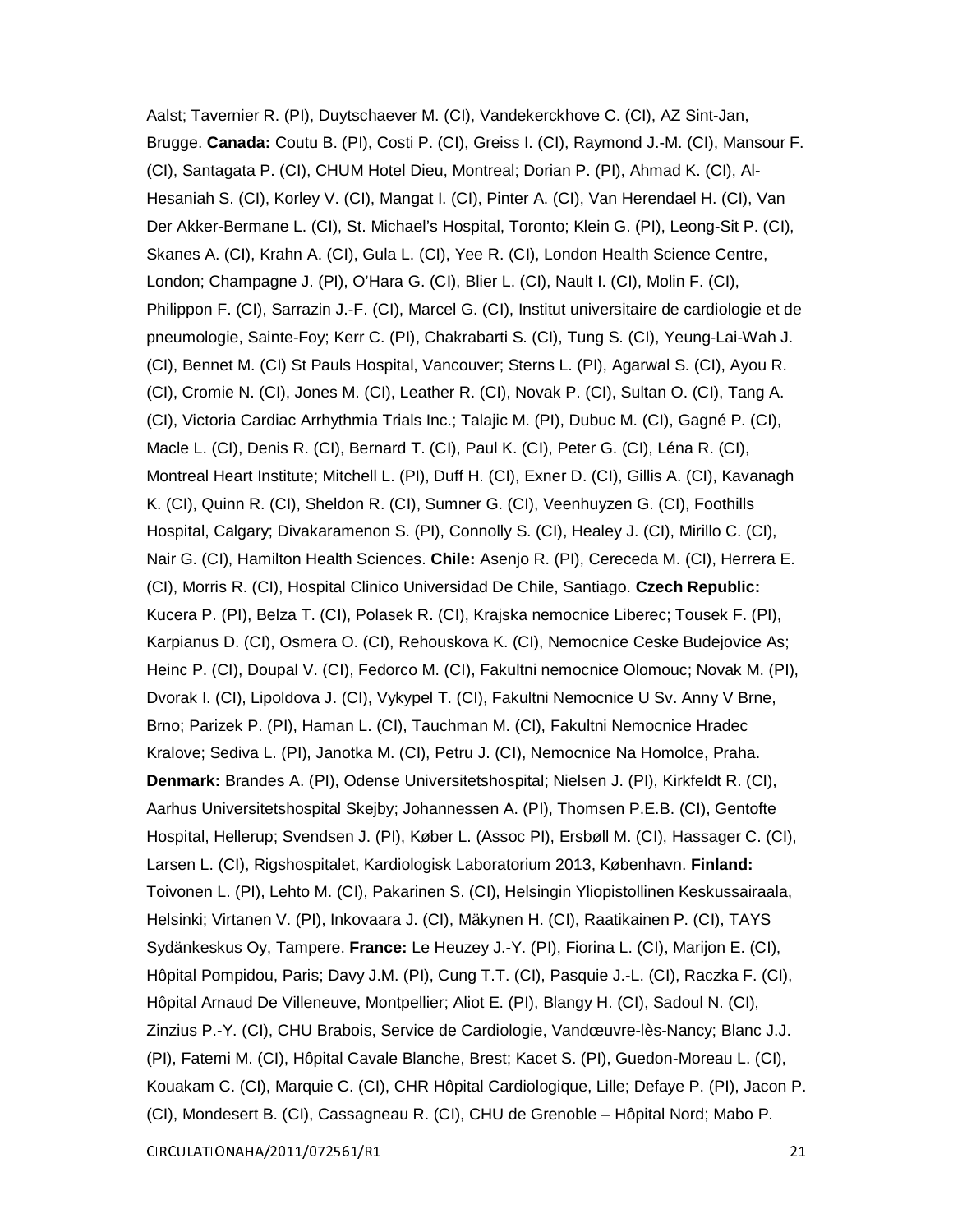(PI), Bodi S. (CI), Grezis S.G. (CI), Leclercq C. (CI), Pavin D. (CI), Solnon A. (CI), CHRU Pontchaillou, Rennes. **Germany:** Hohnloser S. (PI), Duray G. (CI), Ehrlich J. (CI), Fink A. (CI), Kaluzny M. (CI), Ercapic D. (CI), Schmitt J. (CI), Universitätsklinikum Frankfurt, Medizinische Klinik III; Butter C. (PI), Möller V. (CI), Ev.-Freikirchliches Krankenhaus und Herzzentrum Brandenburg in Bernau; Spitzer S. (PI), Károlyi L. (CI), Winkler J. (CI), FAZ Dresden-Neustadt GbR, Zentrum für Klinische Prüfungen; Schumacher B. (Former PI), Barth S. (Current PI), Barth S. (CI), Langbein A. (CI), Herz- und Gefäß-Klinik GmbH, Bad Neustadt; Willems S. (PI), Aydin A. (CI), Servatius H. (CI), Wilke I. (CI), Universitäres Herzzentrum Hamburg GmbH, Klinik für Kardiologie mit Schwerpunkt Elekrophysiologie. **Hungary:** Faluközy J. (PI), Masszi J. (CI), Lupkovics G. (CI), Allami Szívkorhaz, Balatonfüred; Lupkovics G. (PI), Németh B. (CI), Sztaniszláv A. (CI), Zala Megyei Kórház, Zalaegerszeg; Tomcsányi J. (PI), Nényei Z. (CI), Toldy-Schedel E. (CI), Budai Irgalmasrendi Kórház, Kardiológia, Budapest; Simor T. (PI), Melczer L. (CI), Ruzsics B. (CI), Pécsi Tudományegyetem, Pécs. **Israel:** Viskin S. (PI), Rogowski O. (CI), Rosso R. (CI), Steinvil A. (CI), Zeltser D. (CI), Tel Aviv Sourasky Medical Center; Freedberg N. (PI), Antonelli D. (CI), Feldman A. (CI), Peres D. (CI), Haemek Medical Center, Afula; Katz A. (PI), Fishman E. (CI), Khalameizer V. (CI), Barzilai Medical Center, Ashkelon; Samniah N. (PI), Hamoud M. (CI) Bnei Zion Medical Center, Haifa; Glikson M. (CI), Sheba Medical Center, Tel Hashomer. **Italy:** Padeletti L. (CI), Michelucci A. (CI), Perrotta L. (CI), Pieragnoli P. (CI), Porciani C. (CI), Ricciardi G. (CI), Azienda, Universitario Ospedaliera Policlinico Di Careggi, Firenze; Botto G. (PI), Mariconti B. (CI), Russo G. (CI), Azienda Ospedaliera sant'Anna, Como; Favale S. (PI), Catucci S. (CI), Luzzi G. (CI), Nacci F. (CI), Palmisano P. (CI), Quadrini F. (CI), Azienda Ospedaliero Universitaria Policlinico di Bari; Calò L. (PI) De Ruvo E. (CI), Fagagnini A. (CI), Sciarra L. (CI), Zuccaro L.M. (CI), Policlinico Casilino, Roma; Mascioli G. (PI), Bakhtadze N. (CI), Belvito C. (CI), Borrelli A. (CI), Lucca E. (CI), Istituto Humanitas Gavazzeni, Bergamo. **Japan:** Kurita T. (PI), Akaiwa Y. (CI), Hirota T. (CI), Motoki K. (CI), Yasuoka R. (CI), Kinki University Hospital, Osaka; Kamakura S. (PI), Aiba T. (CI), Aihara N. (CI), Noda T. (CI), Okamura H. (CI), Satomi K. (CI), Shimizu W. (CI), Suyama K. (CI), Yamada Y. (CI), National Cerebral and Cardiovascular Center, Osaka; Hagiwara N. (PI), Ejima K. (CI), Manaka T. (CI), Sato T. (CI), Serizawa N. (CI), Shiga T. (CI), Shoda M. (CI), Suzuki A. (CI), Suzuki T. (CI), Yagishita D. (CI), Tokyo Women's Medical University Hospital; Sugi K. (PI), Ito N. (CI), Kujime S. (CI), Nakamura K. (CI), Noro M. (CI), Numata A. (CI), Sakata T. (CI), Toho University, Ohashi Medical Center, Tokyo; Aizawa Y. (Former PI), Furushima H. (Current PI), Aizawa Y. (CI), Furushima H. (CI), Hosaka Y. (CI), Izumi D. (CI), Niigata University Medical and Dental Hospital; Fujii K. (PI), Date M. (CI), Higuchi Y. (CI), Imai M. (CI), Inoue K. (CI), Ito N. (CI), Iwakura K. (CI), Kimura R. (CI), Kurotobi T. (CI), Masuda M. (CI), Morisawa D. (CI), Nagai H. (CI), Nakatani S. (CI), Okamura A. (CI), Okazaki Y. (CI), Omiya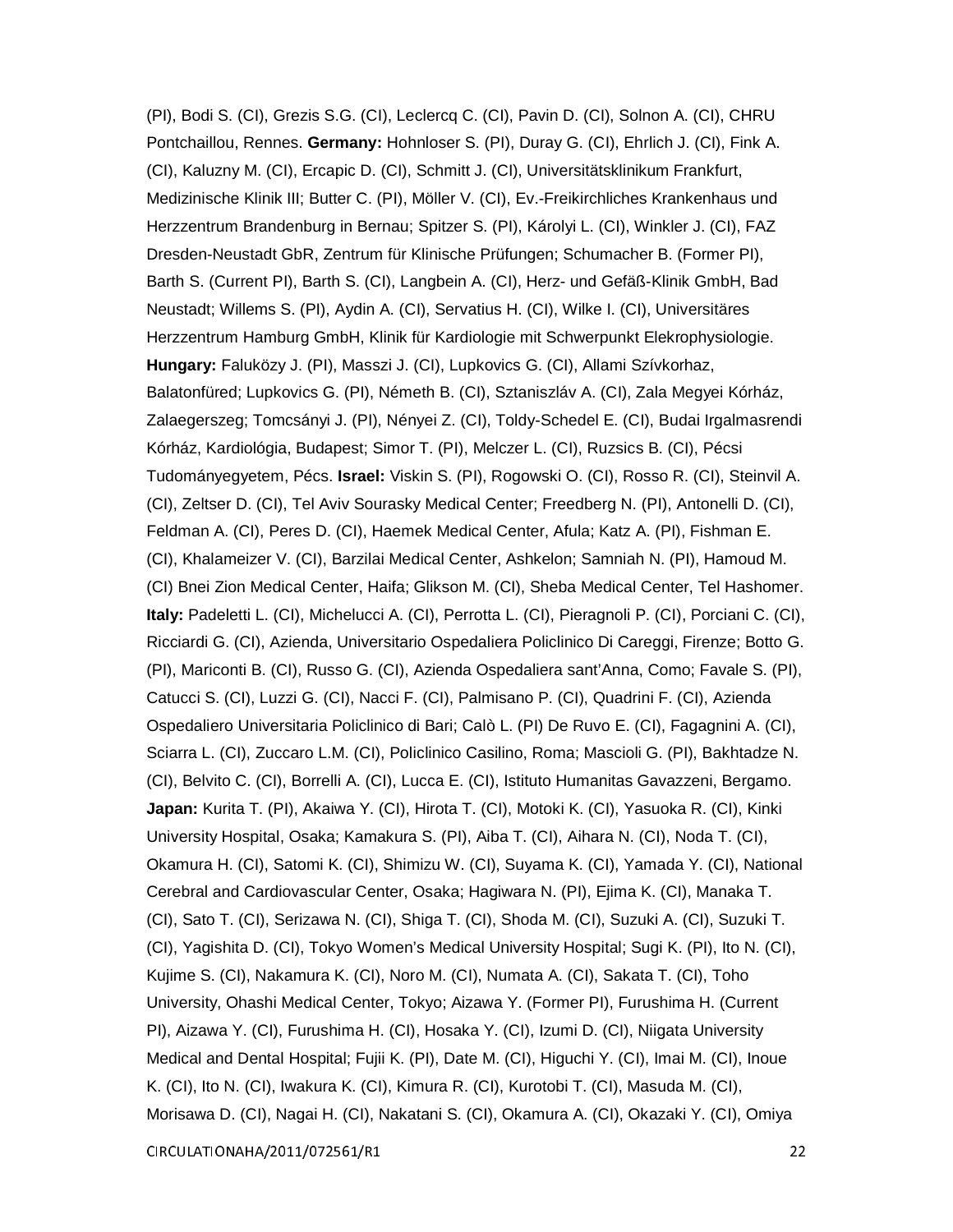S. (CI), Ozawa M. (CI), Shibuya M. (CI), Sotomi Y. (CI), Takagi T. (CI), Toyoshima Y. (CI), Sakurabashi Watanabe Hospital, Osaka. **Mexico:** Colin L. (PI), Morales J. (CI), Instituto Nacional De Cardiologia, Mexico City. **The Netherlands:** Kimman G. (PI), Ruiter J. (CI), Medisch Centrum Alkmaar; Alings A. (PI), Simmers T. (CI), Amphia Ziekenhuis Molengracht, Breda; Crijns H. (PI), Limantoro I. (CI), Moens A. (CI), Pisters R. (CI), Weijs B. (CI), Blaauw Y. (CI), Kietselaer B. (CI), Academisch Ziekenhuis Maastricht; Ramdat Misier A. (PI), Elvan A. (CI), Ghani A. (CI), Rik H. (CI), Isala Klinieken, Zwolle; Khan M. (PI), Henriks A. (CI), Sepehrkhouy S. (CI), Vos N. (CI), Herrman J. (CI), De Ruiter G. (CI), Onze Lieve Vrouwe Gasthuis, Amsterdam; Jordaens L. (PI), De Groot N. (CI), Haitsma D. (CI), Szili-Torok T. (CI), Van Belle Y. (CI), Erasmus Medisch Centrum, Afdeling Klinische Electrofyiologie, Rotterdam. **Norway:** Gjertsen E. (PI), Tøssebro M. (CI), Falang J.E. (CI), Vestre Viken Hf, Sykehuset Buskerud, Drammen. **Poland:** Kulakowski P. (PI), Czepiel A. (CI), Makowska E. (CI), Swiatkowski M. (CI), Pracownia Elektrofizjologii Klinicznej - Klinika Kardiologii, Warszawa; Kornacewicz-Jach Z. (PI), Kazmierczak J. (CI), Wielusinski M. (CI), Akademia Medyczna, Zachodniopomorskie; Drozdz J. (PI), Jakubowski P. (CI), Kaczmarek K. (CI), Oszczygiel A. (CI), Piestrzeniewicz K. (CI), Rosiak M. (CI), Uniwersytecki Szpital Kliniczny No. 3, Lódzkie; Lubinski A. (PI), Binkowski B. (CI), Bissinger A. (CI), Kubinski P. (CI), Uniwersytet Medyczny W Lodzi, Lódzkie; Kubica J. (PI), Fabiszak T. (CI), Szpital Uniwersytecki im. Dr A. Jurasza W Bydgoszczy, Klinika Kardiologii i Chorob Wewnetrznych, Kujawsko-pomorskie; Stolarz P. (PI), Grabowski M. (CI), Steckiewicz R. (CI), I Katedra i Klinika Kardiolgii, Warszawski Uniwersytet Medyczny; Miekus P. (PI), Dulak E. (CI), Konarzewski M. (CI), Szpital Miejski Oddzial Kardiologiczny, Pomorskie. **Portugal:** Cunha P. (PI), Feliciano J. (CI), Olveira M. (CI), Almeida Santos S. (CI), Hospital De Santa Marta, Lisboa; Providencia L. (PI), António N. (CI), Mendes P. (CI), Monteiro P. (CI), Saraiva F. (CI), Teixeira R. (CI), Elvas L. (CI), Hospitais Da Universiadade De Coimbra; Primo J. (PI), Adão L. (CI), Gonçalves H. (CI), Oliveira M. (CI), Centro Hospitalar Vila Nova De Gaia. **Russian Federation:** Shubik Y. (PI), Rivin A. (CI), Veleslavova O. (CI), North-West Center For Diagnostic and Treatment of Arrhythmia, St Petersburg; Popov S. (PI), Antonchenko I. (CI), Batalov R. (CI), Krivolapov S. (CI), Research Institute of Cardiology, Tomsk; Berns S. (PI), Barbarash O. (CI), Gorbunova E. (CI), Kazachek Y. (CI), Khomenko E. (CI), Research Institute of Complex Problems of Cardiovascular Disease, Kemerovo; Mikhailov S. (PI), Kireev K. (CI), Ostern O. (CI), Pyrov S. (CI), Bulatov D. (CI), Tsepennikova N. (CI), Sverdlovsk Regional Clinical Hospital #1, Ekaterinburg; Gizatulina T. (PI), Zinin M. (CI), Kazantseva A. (CI), Tyumen Regional Clinical Hospital, Samara; Duplyakov D. (PI), Mitronin A. (CI), Zemlyanova M. (CI), Samara Regional Cardiology Dispensary; Novikova T. (PI), Zavaritskaya O. (CI), Perchatkin D. (CI), Sautova E. (CI), Pokrovskaya City Hospital, St Petersburg. **Slovakia:** Hatala R. (PI), Hatalova K. (CI), Urban L. (CI), Cardioconsult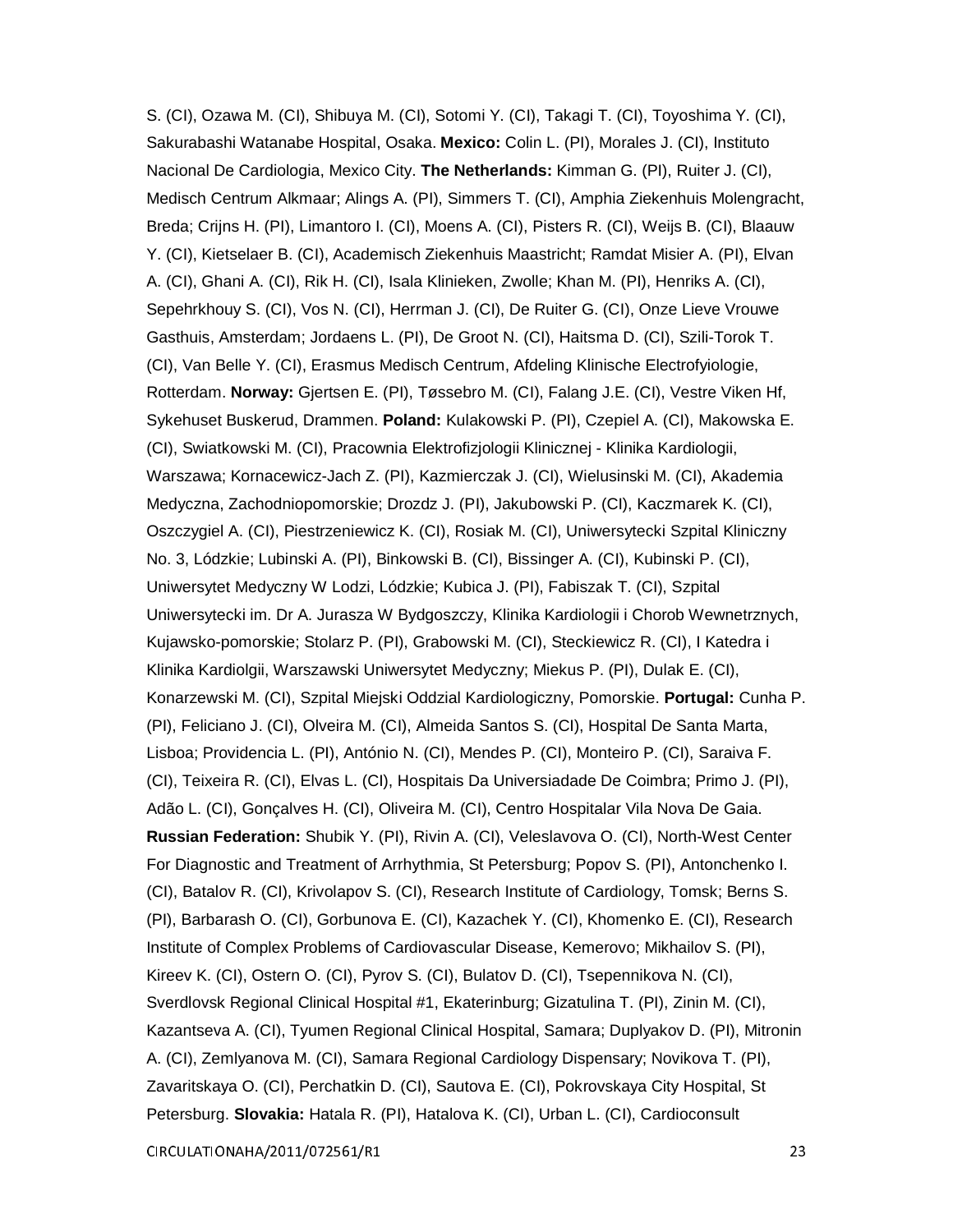S.R.O, Bratislava; Stancak B. (PI), Misikova S. (CI), Olexa P. (CI), Vychodoslovensky Ustav Srdcocievnych Chorob, Kosice. **South Africa:** Ebrahim I. (PI), Badenhorst J. (CI), Blomerus P. (CI), Unitas Hospital, Centurion. **Spain:** Mont L. (PI), Tolosana J.M. (CI), Hospital Clínic i Provincial, Barcelona; Sabaté X. (PI), Anguera I. (CI), Hospital Universitari de Bellvitge, Barcelona; Merino J. (PI), Cozar R. (CI), Peinado R. (CI), Pérez Silva A. (CI), Moreno Reviriego S. (CI), Hospital La Paz, Madrid; Fernández Lozano I. (PI), Castro V. (CI), Toquero J. (CI), Ros N. (CI), Clinica Puerta de Hierro, Madrid; Garcia Seara F.J. (PI), Complejo Hospitalario Universitario de Santiago, La Coruña; Olague J. (PI), Sancho-Tello M.J. (CI), Osca J. (CI), Cano O. (CI), Nuevo Hospital La Fe - Politéchnico, Valencia; Diaz-Infante E. (PI), Cruz Fernández J.M. (CI), Hospital Universitatio Virgen Macarena, Sevilla. **Sweden:** Blomström-Lundqvist C. (PI), Blomström P. (CI), Lönnerholm S. (CI), Malmborg H. (CI), Mörtsell D. (CI), Ostrowska B. (CI), Sciaraffi E. (CI), Teder P. (CI), Akademiska Sjukhuset, Kardiologkliniken, Uppsala; Kjellman B. (PI), Olson J. (CI), Södersjukhuset, Verksamhetsområde Kardiologi, Stockholm; Kesek M. (PI), Rönn F. (CI), Norrlands Universitetssjukhus, Umeå; Wecke L. (PI), Karolinska Universitetssjukhuset Solna, Hjärtkliniken, Stockholm. **Turkey:** Ozin B. (PI), Atar I. (CI), Cakmak A. (CI), Turk E. (CI), Karabulut A. (SC), Kececi E. (SC), Baskent Universitesi Tip Fakultesi, Kardiyoloji A.D., Ankara; Adalet K. (PI), Atun I. (CI), Bilge A. (CI), Yalin K. (CI), Istanbul Universitesi Istanbul Tip Fakultesi, Kardiyoloji A.D.; Turkoglu C. (PI), Aliyev F. (CI), Karakozak D. (CI), Turhan N. (CI), Istanbul Universitesi Kardiyoloji Enstitusu, Kardiyoloji A.D. **USA:** Burton M.E. (PI), Chazal R. (CI), Bounds D. (SC), The Heart Group at Lee Memorial Heath Systems, Ft. Myers, Florida; Cannon L. (PI), Overton N. (CI), Levanovich P. (CI), Cardiac and Vascular Research Center of Northern Michigan, Petoskey; Clark D. (PI), Macdonell A. (CI), Augusta Cardiology Clinic, Georgia; Cossu S. (PI), Connelly T. (CI), Malone M. (SC), Charlotte Heart and Vascular Institute, Port Charlotte, Florida; Dinerman J. (PI), Allison S. (CI), Tabereaux P. (CI), Drenning D. (CI), Gessler C. (CI), Haught W.H. (CI), Vasquez A. (CI), Strickland W. (CI), Cheng S.-C. (CI), The Heart Center Research, LLC, Huntsville, Alabama; Engel G. (PI), Winkle R. (CI), Mead R. (CI), Smith N. (CI), Patrawala R. (CI), Cardiovascular Medicine and Cardiac Arrhythmias, East Palo Alto, California; Good E. (PI), Pelosi F. (CI), Chugh A. (CI), Bogun F. (CI), Jongnarangsin K. (CI), Crawford T. (CI), The University of Michigan, Ann Arbor, Michigan; Guguchev P. (PI), Filart R. (CI), Duran A. (CI), Alvarez L. (CI), Orlando Heart Center, Florida; Gupta D. (PI), Gupta R. (CI), Kamykowski P. (CI), Tennessee Center For Clinical Trials, Tullahoma; Herre J. (PI), Bernstein R. (CI), Sentara Cardiovascular Research Institute, Norfolk, Virginia; Hobson J. (PI), Walsh R. (CI), The Heart and Vascular Institue of Florida, Clearwater; Kaplan A. (PI), Ambrosia A. (SC), Kramer N. (CI), Wiles B. (SC), Skloven Z.D. (CI), CardioVascular Associates of Mesa, Arizona; Kappler J. (PI), Shinn T. (CI), Han J. (CI), Greenstein R. (CI), Winston S. (SC), Trinity Health, Ypsilanti, Michigan;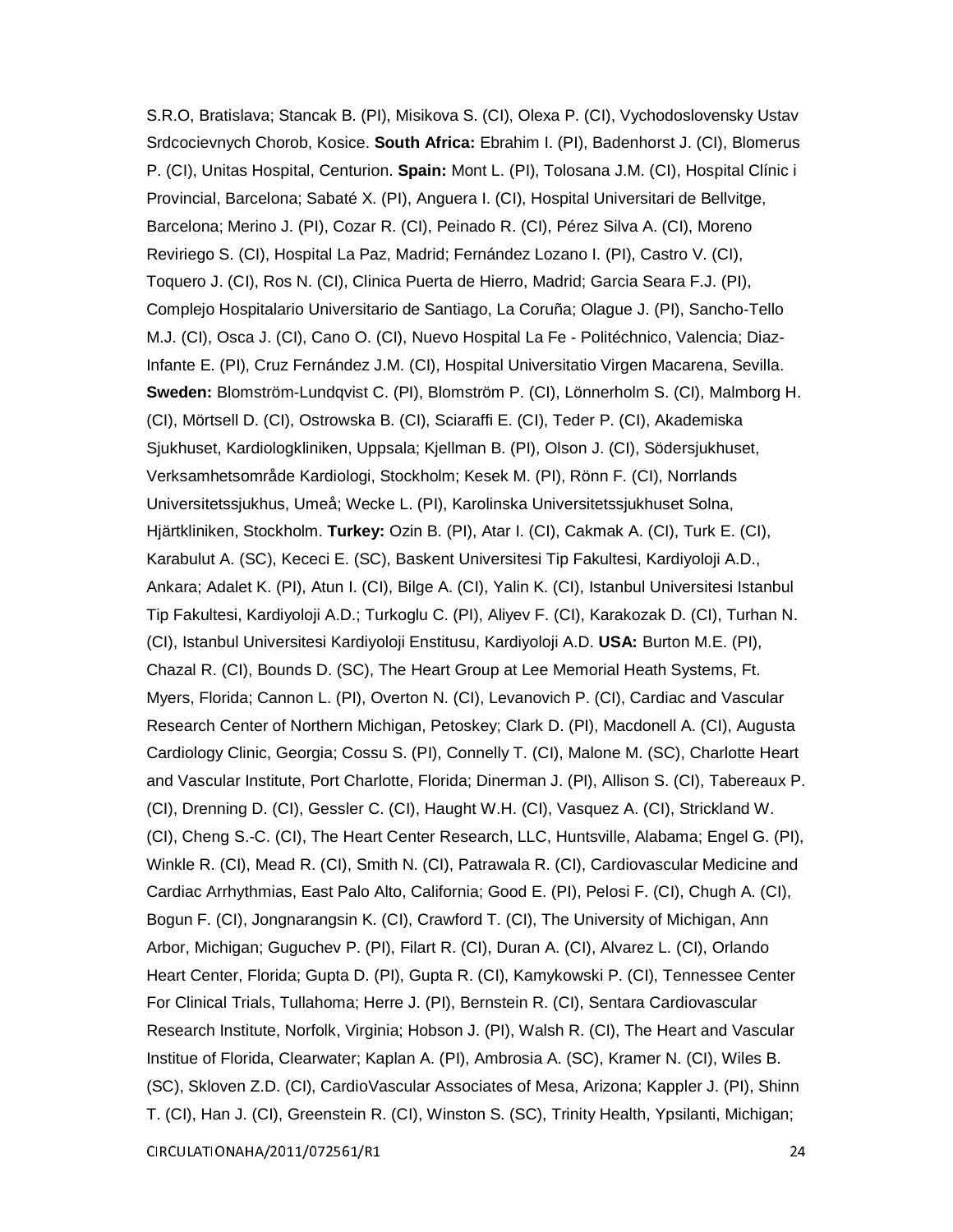Kwasman M. (PI), Muelheims G. (CI), Goldberg H.R. (CI), Spokane Cardiology, Washington; Lakkireddy D. (PI), Berenbom L. (CI), Dendi R. (CI), Emert M. (CI), Pimental R. (CI), University of Kansas Hospital, Mid America Cardiology Associates, Kansas City; Lee J. (PI), Brodine W. (CI), Christensen K. (CI), Sun D. (CI), Tung R. (CI), Kansas City Heart Foundation, Missouri; Leman R. (PI), Cuoco F. (CI), Gold M. (CI), Sturdivant J.L. (CI), Clarke E. (SC), Adams A. (SC), Schulz M. (SC), Medical University of South Carolina, Gazes Research Institute, Charleston; Chilson D. (Current PI), Lessmeier T. (Former PI), Eteri B. (CI), Heart Clinics Northwest, Spokane, Washington; Love J. (PI), Langburd L. (CI), Corsello A. (CI), Miller H.M. (CI), Field M. (CI), Cardiovascular Consultants of Maine, Scarborough; Nadar V. (PI), Lewin S. (CI), Man D. (CI), Safwat A.G. (CI), Heritage Cardiology Associates, Camp Hill, Pennsylvania; Onofer J. (Former PI), Woollett I. (Current PI, Former CI), Hagan E. (SC), Dryer J. (SC), McMeekin J. (SC), Cardiovascular Associates, Ltd, Chesapeake, Virginia; Pires L. (PI), Hassan S. (CI), St John Hospital and Medical Center, Detroit, Michigan; Sandler D. (PI), Cameron C. (CI), Cogert G. (CI), Oklahoma Heart Institute, Tulsa; Sangrigoli R. (PI), Smith D.L. (CI), Guarino J.C. (CI), Boland D.G. (CI), Sangrigoli R.A. (CI), McGarvey J. Jr (CI), Gejer E. (SC), Grzywacz F. (CI), Harding J.D. (CI), Central Bucks Specialists, Doylestown, Pennsylvania; Chinitz L. (Former PI), Bernaski E. (Current PI), Aizer A. (CI), Holmes D. (CI), Morlote M. (CI), Bernstein N. (CI), New York Cardiovascular Associates, Gotham Cardiovascular Research, PC, New York; Su W. (PI), Heuser R. (CI), Rhee E. (CI), Tung-Takher N. (CI), Heart Rhythm Specialists of Arizona, Phoenix; Thal S. (PI), Goldman S. (CI), Thai H. (CI), Juneman E. (CI), Movahed M. (CI), Southern Arizona VA Healthcare System, Tuscson; Yesenosky G. (PI), Trabachino S. (SC), Garibian G. (CI), Cardiology Consultants of Philadelphia, Crozer Chester Medical Center, Philadelphia, Pennsylvania; Chough S. (PI), Nora M. (CI), O'Toole M. (CI), Kawasaki R. (CI), Saleem M. (CI), Gami A. (CI), Cash C. (CI), Midwest Heart Foundation, Downers Grove, Illinois; Kron J. (PI), Stecker E. (CI), Stajduhar K. (CI), Oregon Health and Sciences University, Portland; Caruso A. (PI), Ngo M. (CI), Cardiovascular Associates of Virginia, Midlothian; Olsovsky M. (PI), Blonder R. (CI), Mikaelian B. (CI), Kuwana M. (SC), Greenberg D. (CI), Pikes Peak Cardiology, Colorado Springs, Colorado; Bedwell N. (PI), Alford C. (CI), Brown C. (CI), Hardy W. (CI), LeDoux J. (CI), The Heart Group PC, Mobile, Alabama; Cardona F. (PI), Wassmer P. (CI), McGee T. (SC), Akers L. (SC), The Heart and Vascular Institute of Florida, St Petersburg; Beshai J. (PI), Burke M. (CI), Shah D. (CI), Weisberg I. (CI), Baez-Escudero J. (CI), Sherry D. (SC), Moyer D. (SC), O'Keefe L. (SC), University of Chicago, Illinois; Blanck Z. (PI), Aurora Cardiovascular Services, Milwaukee, Wisconsin; Teixeira J. (PI), Deraad R. (SC), Walder J. (CI), Black Hills Clinical Research, Rapid City, South Dakota; Pierce D. (PI), Backus N. (CI), Baird J. (CI), Boyer J. (CI), Brown D. (CI), Elliott J. (CI), Fairlamb J. (CI), Gallaway S. (CI), Hulett J. (CI), Kennett J. (CI), Klein D. (CI), Lucas J. (CI),